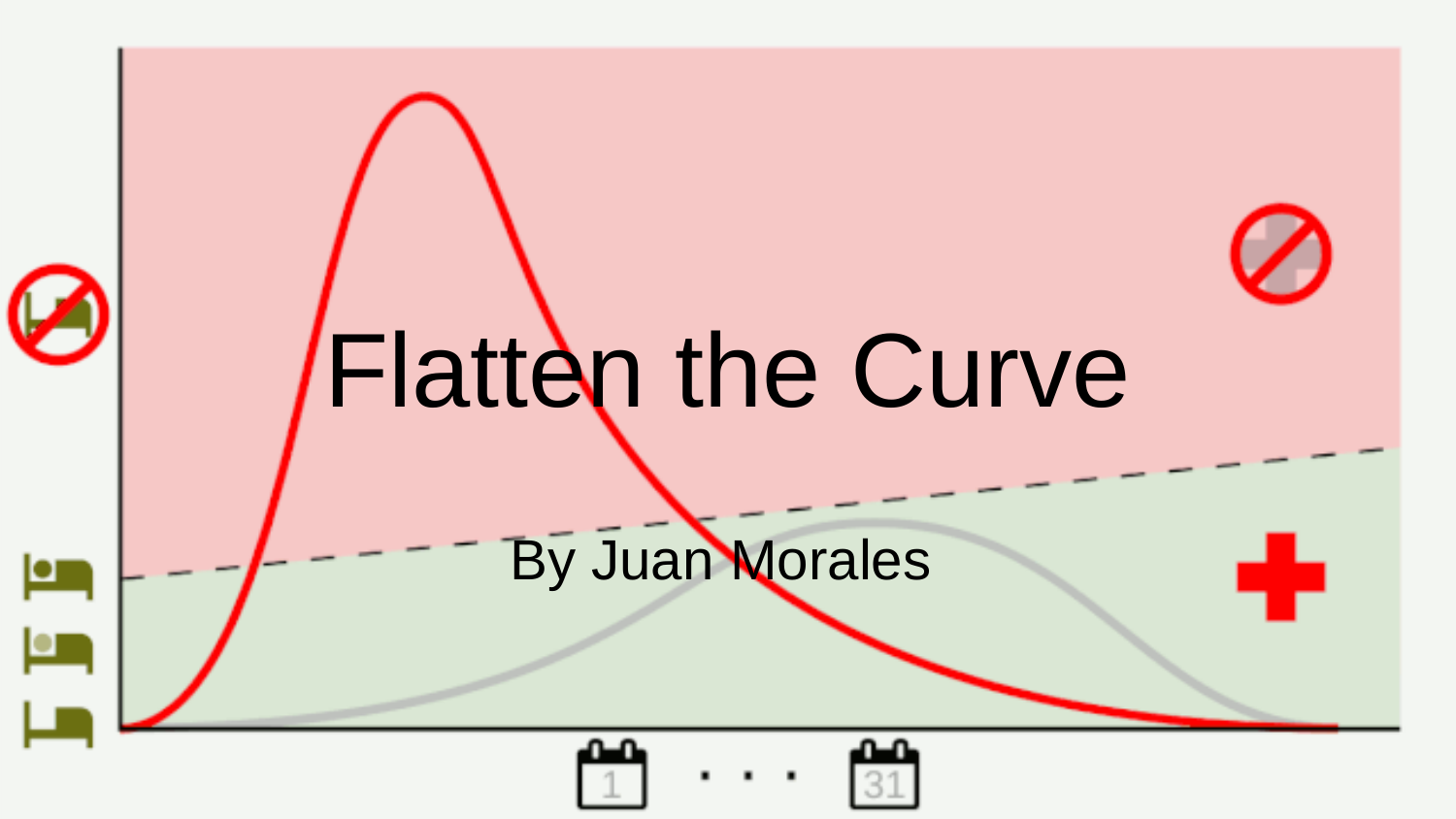## Assignment 1: Flatten the curve.

The phrase "Flatten the curve" means to take more precautions to prevent the spread of Covid-19. It refers to an exponential function, which is far different from a linear function. A linear function increases or decreases at a constant rate. An exponential function increases, but at a faster pace and a nonconstant rate. Linear functions make straight lines but exponential functions are curved lines. "Flatten the Curve" means to change the form of the exponential function so that it begins to curve at a slower rate until it becomes flat and eventually curves downwards. If we take precautions, the number of cases will begin decrease ergo "flattening the curve". One person who is tested positive can lead to 1296 people infected but if precautions are made, that number will be much lower. Precautions have really helped. We have been able to stay under a certain limit where hospitals can help people which is very significant. The more we take precautions, the sooner we will be able to go back to our normal lives.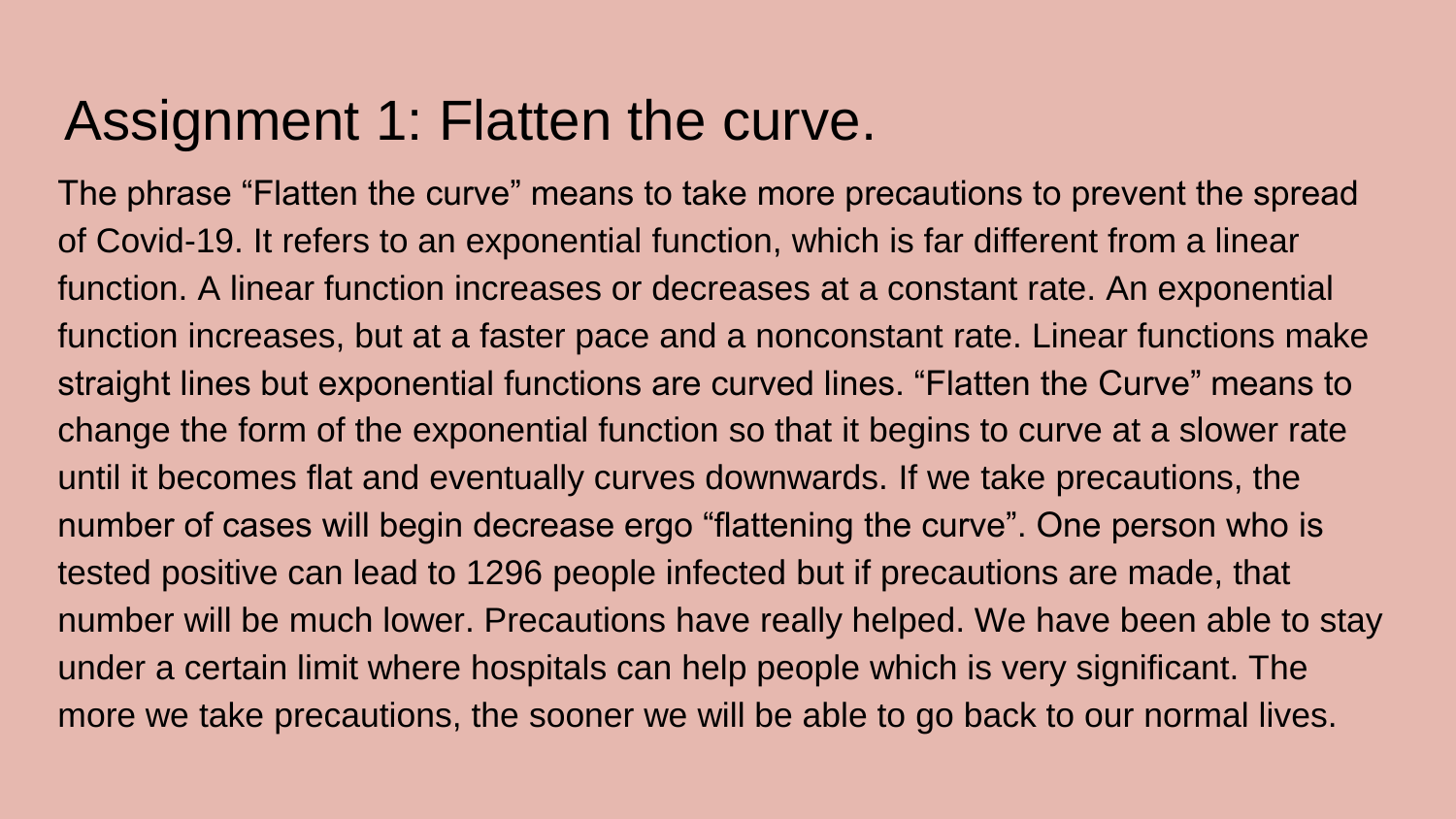## Assignment 1: Flatten the curve.

#### *"But if no one is worried, that's when you should worry"*

I think it means that we should only be worried, not necessarily scared, if other people are not in panic and worried. If no one is taking anything seriously, then other things, most likely negative, will happen.

#### *"The only thing to fear is the lack of fear itself"*

I think it means that we should only be scared, if other people are not scared. In other words, we should be scared if no one is taking action and in ignorance.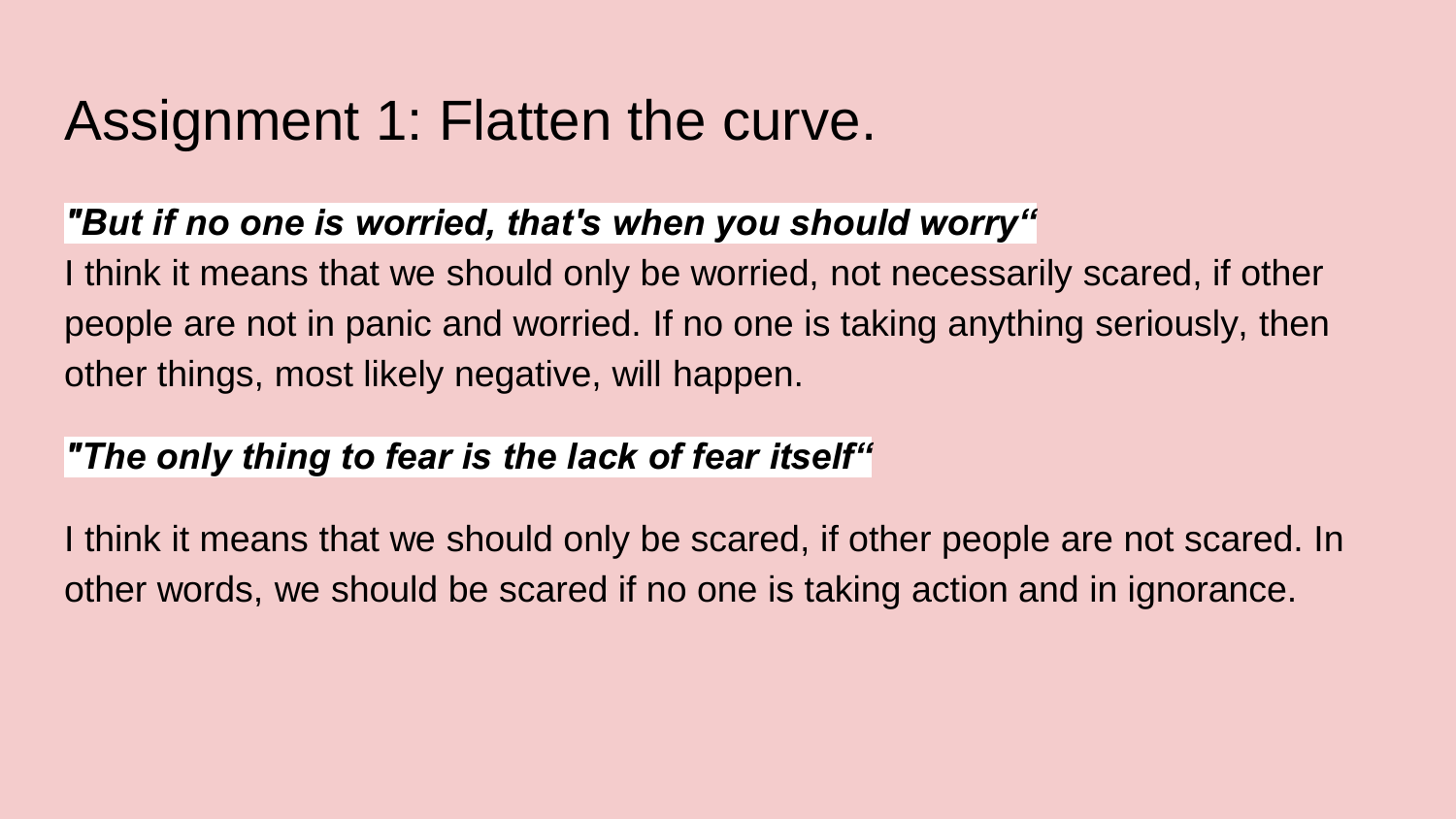## Assignment 2: Data Analysis

States where giving a different color to differentiate the number cases. A dark orange was chosen for the high number of cases and a whitish yellowish color for a low number of cases. I chose five states. New York was Dark Orange,New Jersey was Dark Orange, California was Dark Orange, Georgia was Lighter Orange, and Montana was Light Yellowish Color. They used proportions to determine the numbers and colors. Then the population was calculated with the help of the Census. They used the equation  $x/100k= 170,268/11.1$  million. (That is the the equation used for New York State not including New York City) **NYS cases per 100K(Not including New York City) =** 170,268 **Wyoming cases per 100K =** 933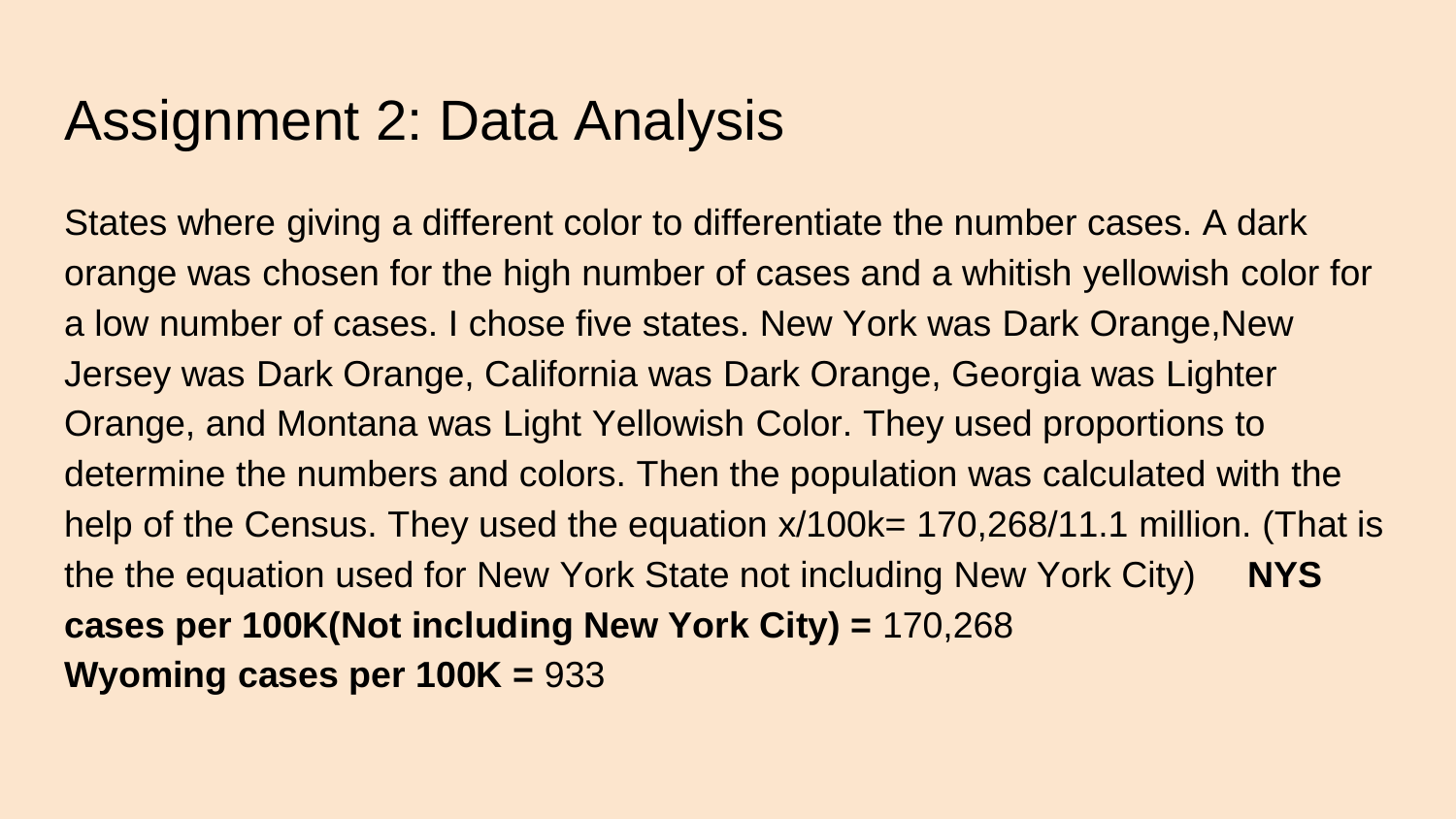### Assignment 2: Data Analysis

You can conclude that the states with the higher population have the most cases. Also, you can tell that more states have higher cases in the east than the west because of the color of the states. That could be because they have dense populations. Massachusetts is a rather small state but it has over 100k cases. Cases will continue to increases but if we take more precautions, we can help reduce the cases. Some of those precautions were to close schools, malls, churches etc. We need to wear masks and stay 6ft apart. Almost every school district have been closed. Only a few are still open. Whichever state you live in is very important. If you live in a state with less cases, you have less to worry about. But if you live in a city like New York City, you have to be extremely careful, as you should already be. As long as we take precautions and be careful, we will get through this.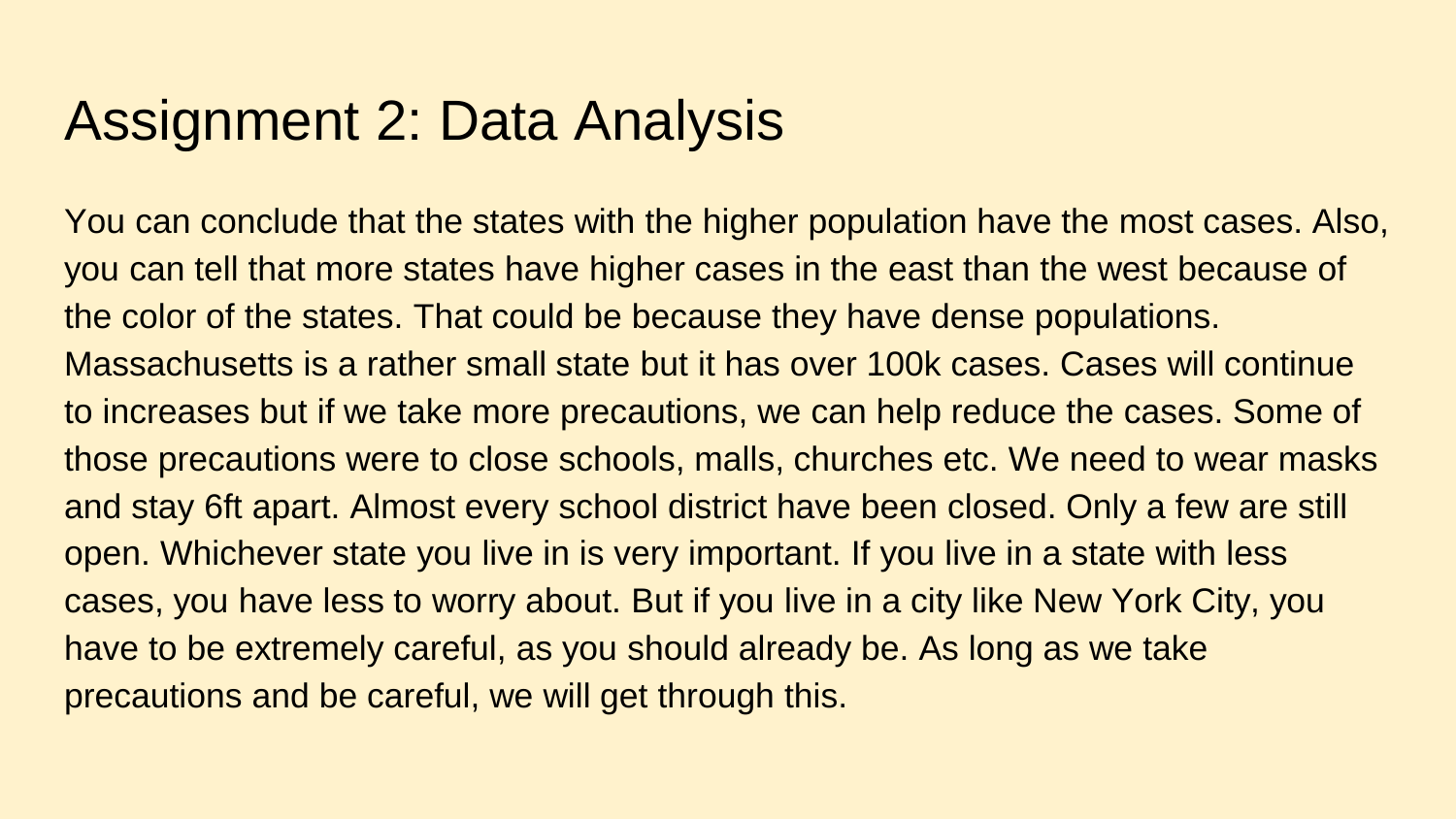## Assignment 3: Face mask production

**1.** We need masks to go outside. So lets say your family has a piece of fabric that measures 54 inches wide and 3 yards long. To make a mask, you need a rectangular piece of fabric that is 9 in. by 8in. How many 9x8 inch rectangles can you cut?

#### Answer:

You can cut 78, 9x8 rectangles. On one side of the big fabric is 59in. The other side is 108in. You can fit 6 - 9in sides on the side that measure 59in. You can fit 13 - 8in. sides on the other side. Multiply 13 by 6 and you get 78.

2.a.  $\triangle y/\triangle x = 30/2 = 15/1$  Rate of change: m=15

2.b. The rate is constant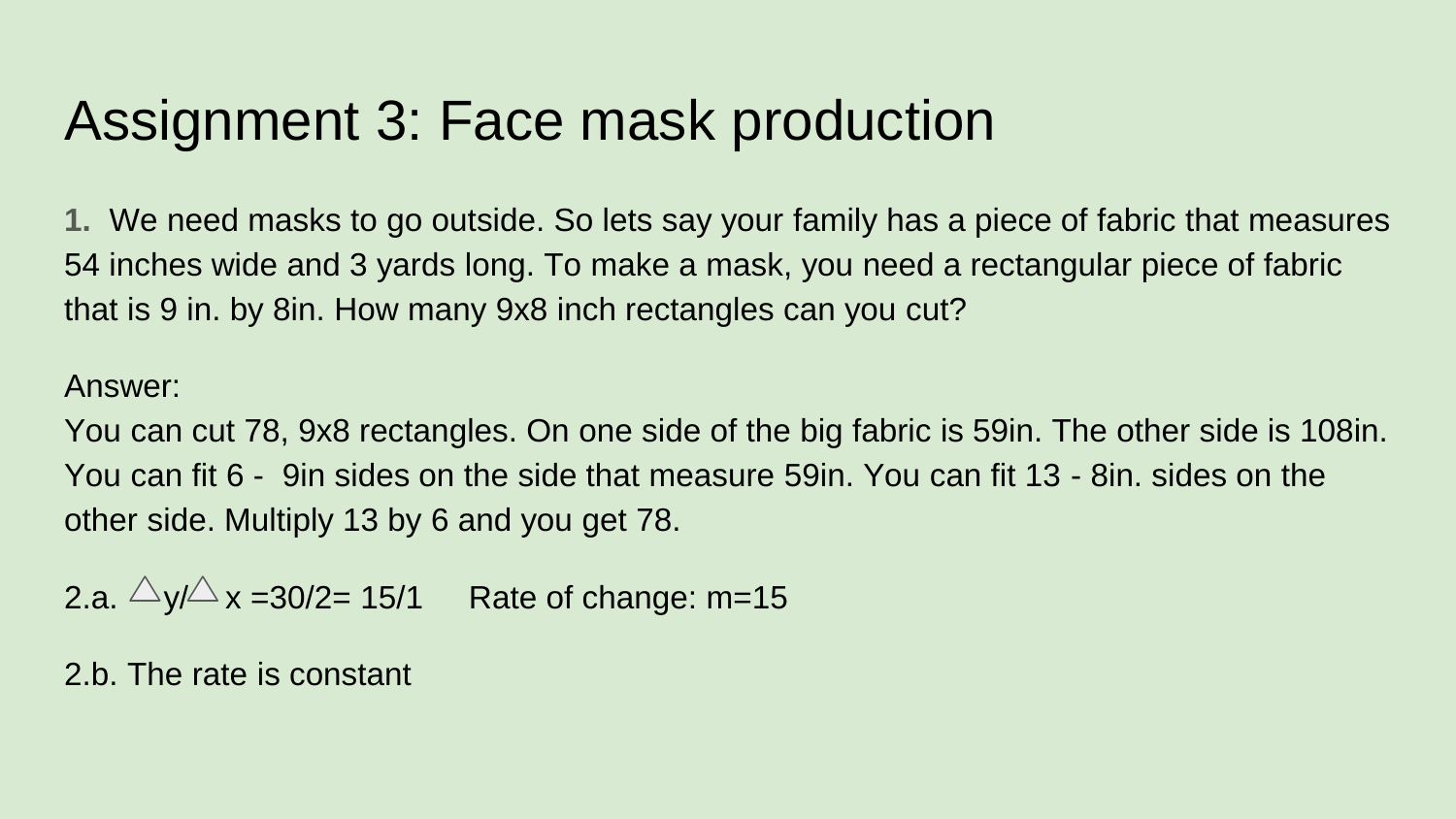#### Assignment 3: Face mask production



2.d. Equation: y=15x

2.e. How many masks can be made in 36 days

y=number of masks x=number of days

 $y=15x$ y=15(36) y=540 You can make 540 masks.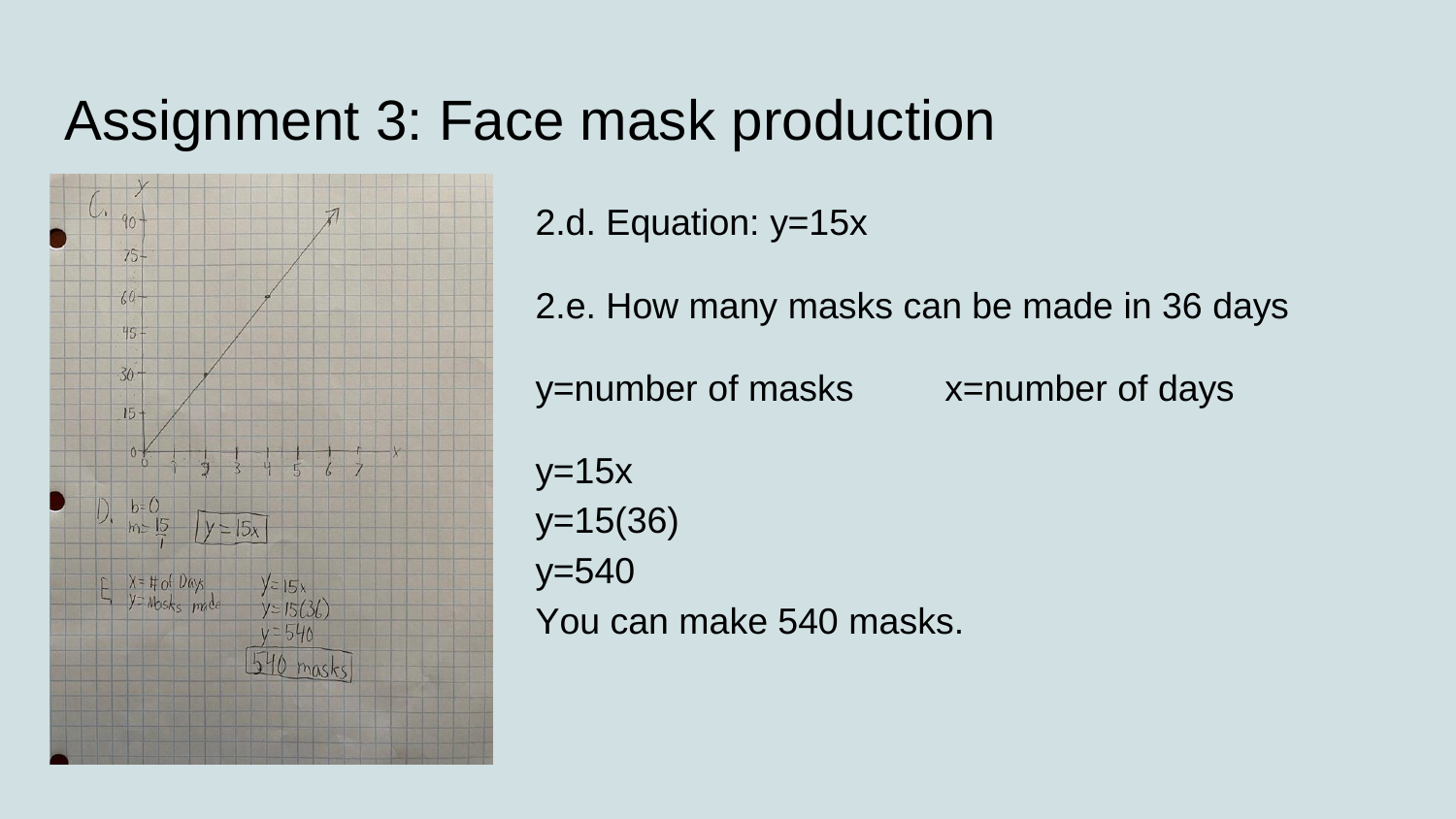# Assignment 4: Data Graphs

#### **1. What can you conclude about the way the bars are drawn?**

You can conclude that bars help to show how the numbers are increasing and how they are decreasing. If the bars get bigger as time passes, that means the number of cases are increasing. But if the bars get smaller, that means the number of cases are decreasing. You can conclude that more people took more precautions between Apri and May because that's when bars begin to decrease.

#### **2. Go to "Newly Hospitalized" compare the weeks at the end of March to the weeks at the beginning of May. What do you notice?**

I noticed that the bars began to increases but then began to decrease at a slow pace. This means that at first, many people need to be hospitalized, but then as time passed, less people were hospitalized due to lower cases.

Since the beginning of May, there has been a significant amount of less cases.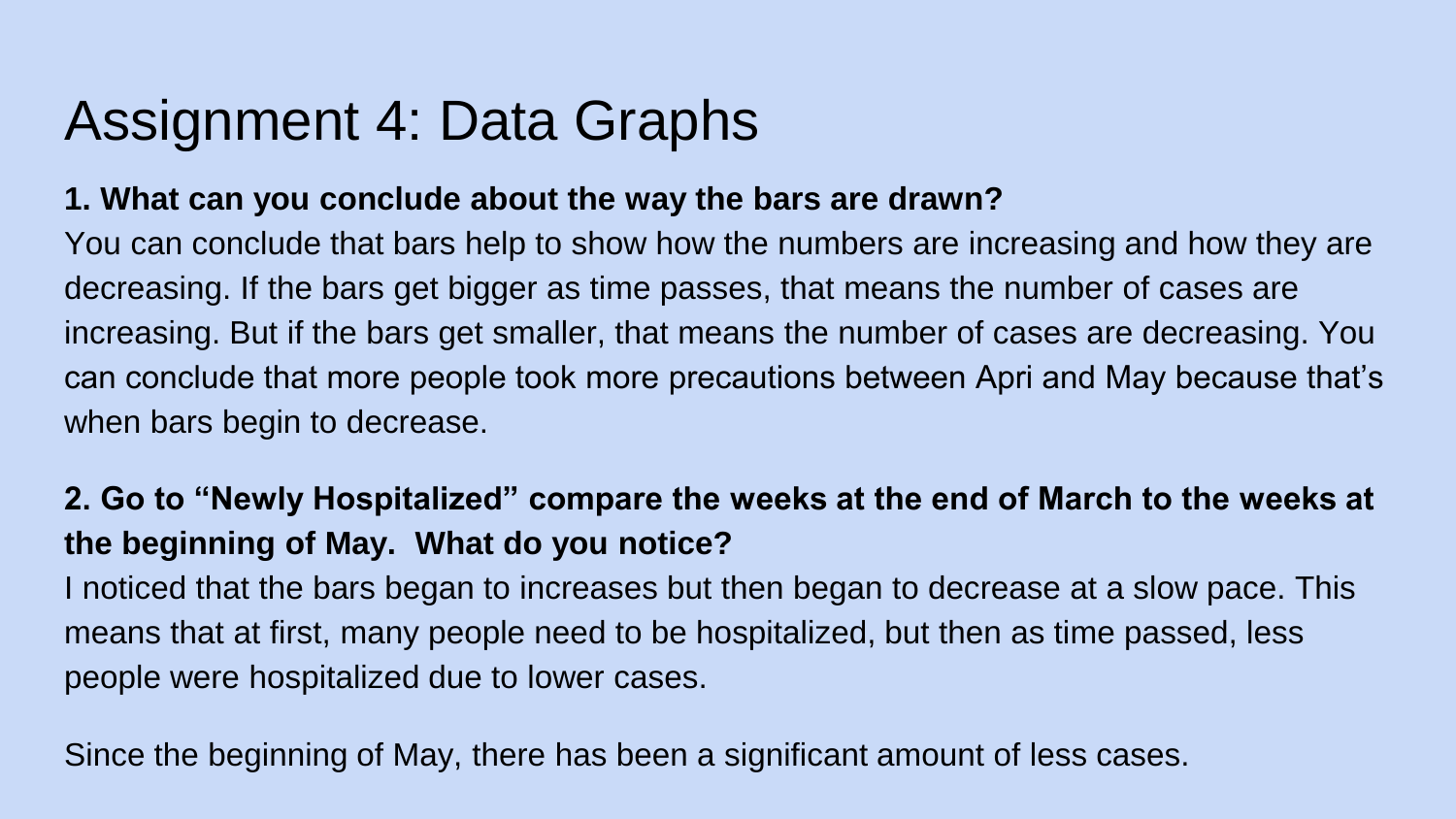### Assignment 4: Data Graphs



#### Cases in Yonkers Cases in Westchester

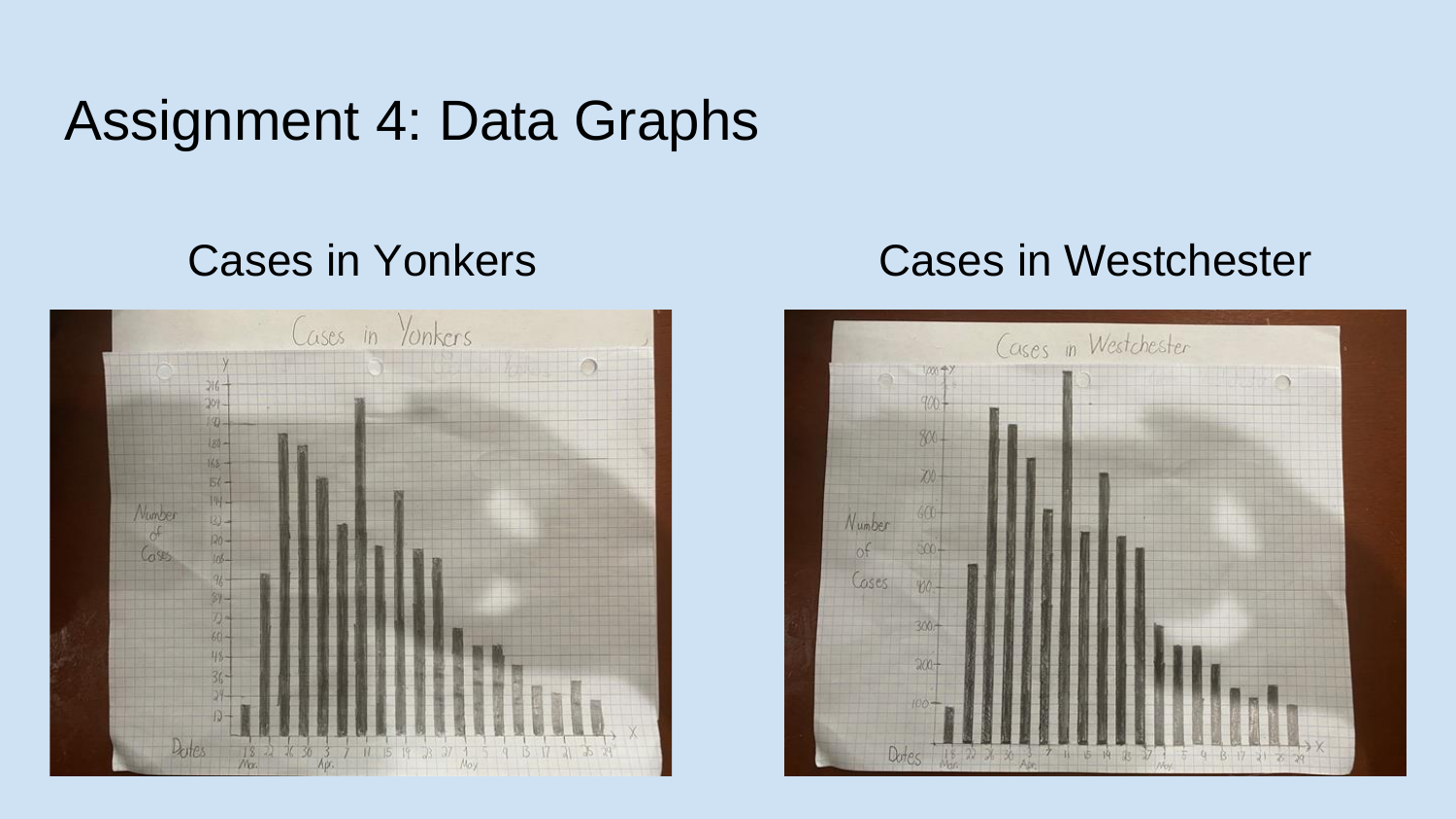## Assignment 4: Data Graphs

3. On both graphs, they increase at the same time and decrease at the same time. At one point, cases were constant for the same dates on both graphs. The numbers where different but the increases and decreases were very similar.

Based on the graphs, I was able to conclude that all of the precautions that we took really helped with lowering the cases. We had to close schools, restaurants, shops, and other things. We had to separate ourselves from others and the ones we care about but it's really helping. At the beginning there were many cases. But then we had decided to take precautions and the number of cases began to decrease. On March 14<sup>th</sup>, we had over 11,000 cases in New York. But on May 31, we only had 941. That's a very big decrease and it's mainly because of all of the precautions we are taking. The curve is being flattened. When I say that I mean that instead of the graph curving upwards, its starting to curve downwards but the curve also begins to become flattened out into a straight line.